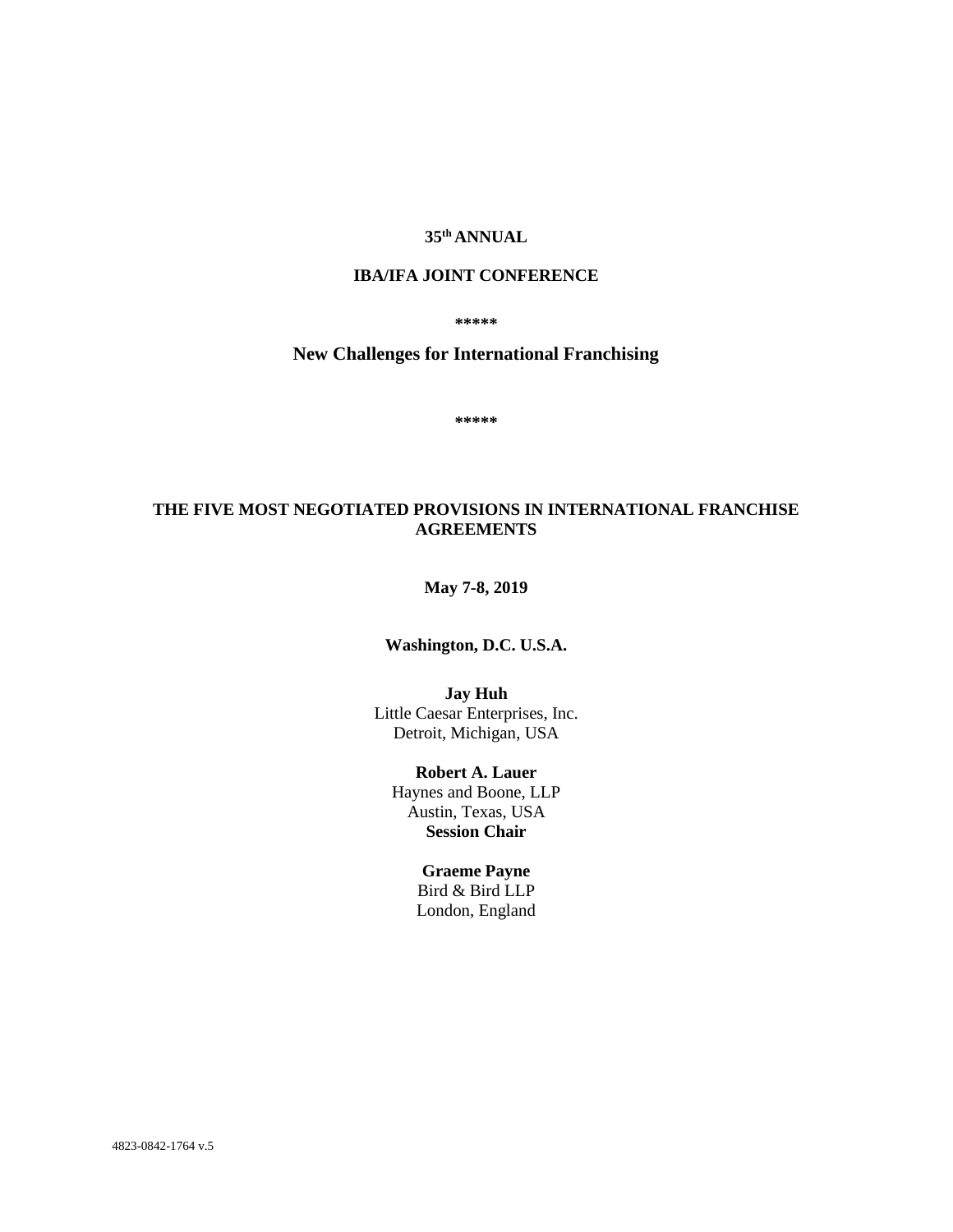# **Table of Contents**

| 1. | Introduction                                |    |
|----|---------------------------------------------|----|
| 2. | Grant/Reserved Rights Provision             |    |
| 3. | Tax/Gross Up Provision                      | 5  |
| 4. | <b>Indemnification Provision</b>            | 6  |
| 5. | Default/Termination Rights                  | 8  |
| 6. | Guaranty/Corporate or Personal Undertakings | 11 |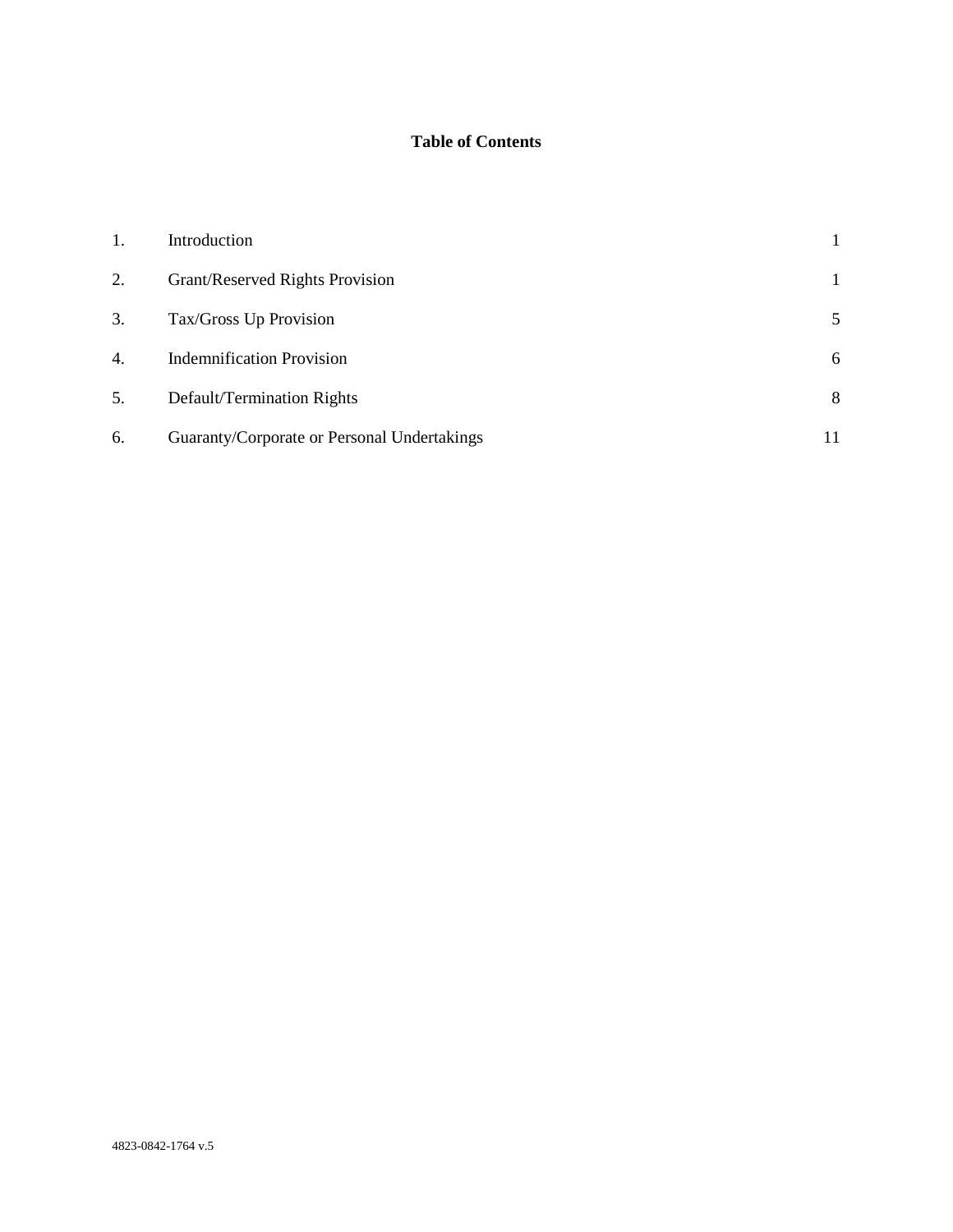#### **1. Introduction**

Franchise agreements<sup>1</sup> create the legal foundation for what both parties hope will be a long-term franchise relationship. Of course, Franchisors generally prepare their form franchise agreements without a specific franchisee in mind, but they definitely do so with their ideal business and legal structures and terms in mind. These ideal business and legal structures and terms are generally designed to benefit the franchisor as drafter, with perhaps some degree of franchisee-friendly provisions included depending on the franchisor's view of its own status and bargaining power among its competitors. Regardless of the nature of the original form franchise agreement, these days for almost any significant international franchise transaction, the franchisor can expect that the prospective franchisee will have an attorney (who may or may not have franchise-specific expertise) and that the prospective franchisee and their attorney will want to negotiate a number of different business and legal terms in the franchise agreement.

There are of course myriad provisions in a franchise agreement that are the subject of negotiation, and they range from business points to legal points to drafting style to common vs. civil law format. Every prospective franchisee and every attorney who assists a prospective franchisee will have their pet issues and provisions, but this paper focuses on the key underlying issues, provisions and drafting options for five of the most negotiated provisions in international franchise agreements, namely the grant/reserved rights provision, the tax/gross up provision, the indemnification provision, the default/termination rights and the guaranty/corporate or personal undertakings.

Before diving in on the five provisions selected for this paper, we have noted below several other provisions that barely missed the cut:

- Transfer provisions
- Supply chain provisions
- Governing law and dispute resolution provisions
- Fee and general payment provisions
- Territory provision
- Damages waiver provisions
- Liquidated damages or lost profit provisions

### **2. Grant/Reserved Rights Provision**

The grant clause of the franchise agreement is a seemingly simple provision, but through experience, case law<sup>2</sup> and innovation the combined grant and reserved rights provision of a franchise agreement has become one of the most hotly contested combined business and legal provision in all of franchising, and especially in international franchising where franchisors are many times granting an entire country to a single franchisee, but still wanting to reserve certain rights within the country to the dismay of the prospective franchisee.

 $\overline{a}$ 

 $<sup>1</sup>$  For purposes of this paper, we use the generic term franchise agreement for all types of franchise contracts, including letters of</sup> intent, master franchise agreements, representative agreements, development agreements, multi-unit franchise agreements, single unit franchise agreements, etc.

<sup>2</sup> Much of the growth in this area can be traced back to a Florida case *Scheck v. Burger King Corp*. In that case, the franchise agreement contained the following provision relating to territory: This license is for the described location only and does not in any way grant or imply any area market or territorial rights proprietary to FRANCHISEE. The Scheck court held that even though the franchise agreement expressly denied a right to an exclusive territory, it didn't necessarily imply that Burger King had the different right to open additional units without considering the effect of the new units on the franchisee's operations. As such franchisee "is entitled to expect that Burger King will not act to destroy the right of the franchisee to enjoy the fruits of the contract."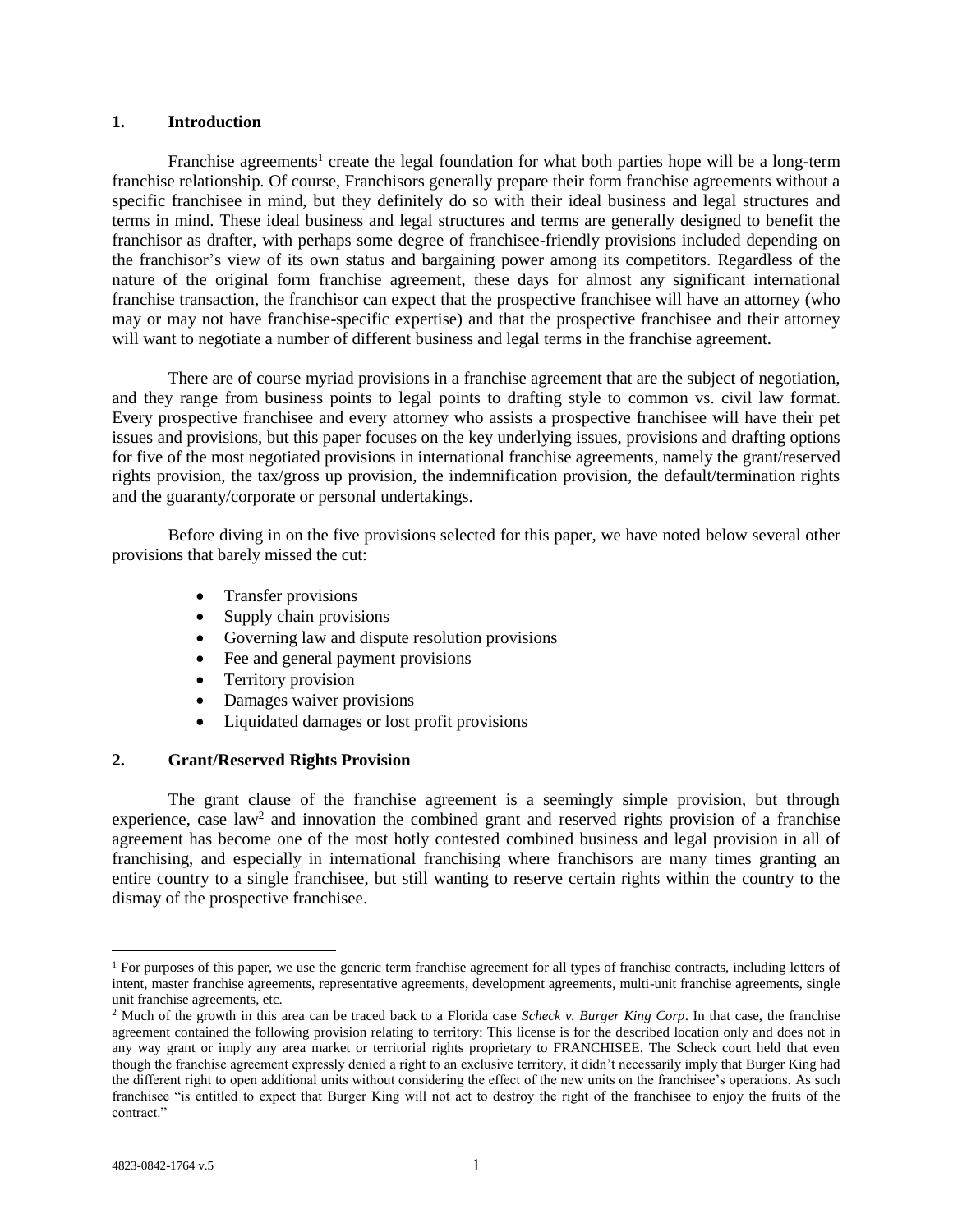25 years ago, the grant clause of many international franchise agreements was brief, perhaps a sentence or two stating who, what, where and how (i.e., the type of business covered, the geographic location for the business, any exclusivity, the duration of the grant and any key conditions or limitations). Something akin to the following:

### **"Franchisor grants Franchisee the right to develop and operate a Unit at the Unit Location."**

Some of these old franchise agreements did not even attempt to expressly reserve rights beyond what was granted or within what was granted. There was simply the grant itself. However, as franchisors kept thinking up different ways to expand the brand, develop new brands, purchase or convert other brands, create alternative means of distribution and figure out how to use and monetize the Internet, these simple grant clauses and simple or non-existent reserved rights provisions were inadequate to clearly reflect the parties' rights and obligations.

These days, grant and reserved rights provisions can be multiple pages, and invoke significant negotiation. Below are some of the most negotiated points in the grant and reserved rights provisions of a franchise agreement:

### **2.1. Who is granting the rights?**

It is not unusual for a grant clause and any related exclusivity to apply solely to the franchisor entity, but perhaps more unique in the international realm is a negotiated request that the franchisor's parents, affiliates, subsidiaries, successors, assigns and other related parties be covered by or restrained by any grant of exclusivity. In today's age of mergers and acquisition, care must be taken so as to avoid constraining not just the franchisor's current parents, affiliates and subsidiaries, but also its future parents, affiliates and subsidiaries, which is a common request seen in international transactions.

#### **2.2 What exactly is covered by the grant of rights?**

The scope of the rights in an international franchise agreement are crucial. In the minds of most franchisors, the grant is for a very specific type of bricks and mortar Unit (i.e., a restaurant that bears specific marks, prepares and serves food for on-site consumption, is of between 2,000 and 2,100 square feet and is outside a non-traditional venue). Many international franchisees think they are buying "the brand" for their country, including all possible iterations of the brand. This results initially in negotiations regarding the nature of the Unit (size, range of products and services, bricks and mortar, etc.…), Marks (all marks bearing some semblance of a core name or are uses such as [Unit] Express excluded) and System (broad reflection of the brand, or specific to the Unit that is using the specific Marks).

From there, the touch points for a particular franchisee are numerous and varied. Each franchise system will have its own potential variances and offshoots to discuss and negotiate around. For restaurants, touch points could be express and non-traditional units, food trucks, catering, delivery, third party delivery such as Uber Eats, to go ordering, online ordering, etc.… For hotels, it could be affiliates using different marks but the same reservation system. For service-based businesses, it could be outside of territory service.

## **2.3 Is Exclusivity Granted/What is the Geographic Scope of Exclusivity?**

Some franchisors have had success with Unit location-only grants, but most franchisors of bricks and mortar locations find they need to grant some form of exclusivity to sell franchises and placate franchisees. The actual size of the geographic scope of the territory is low hanging fruit but can be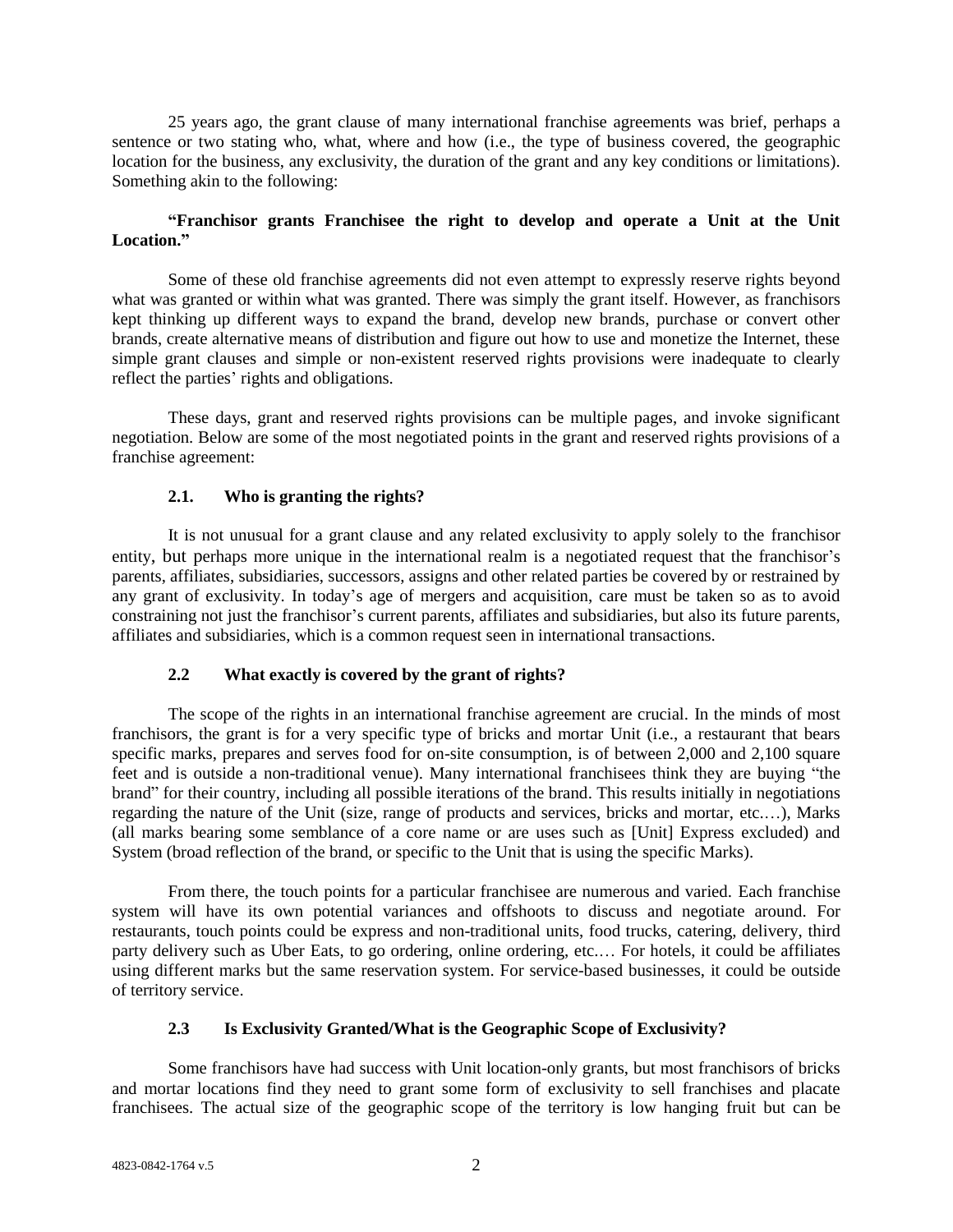complex in multi-unit transactions where a franchisor might be loath to grant X mile radius around each Unit if one Unit might be located in central London and another in a small country side village. Negotiating a high and low range at the outset is a fairly common option to avoid issues on a Unit-by-Unit basis. One author mentioned that they have seen structures that tie all exclusivity to continuing development. If the franchisee is no longer developing, they have no exclusivity for their existing units.

### **2.4 Carve-Outs for Similar Businesses Using Other Marks?**

Franchisees routinely raise concerns that a franchisor of a successful brand that is being purchased will replicate the brand with a different trademark and compete directly with the franchisee in their market. While the likelihood of such an action is exceedingly low (but in truth it has happened), some franchisors have granted rights of first refusal or rights of first offer to bring different brands to the territory. Of course, from a negotiation standpoint, the scope of the different brand and the timing and limitations on the rights of first refusal or rights of first offer are ripe for negotiation, and franchisors need to consider what happens if the core or other brand is divested.

## *(i) Carve-Outs for Non-Traditional Outlets?*

As noted above, most franchise agreements today provide franchisee exclusivity carve-outs for so called "non-traditional outlets" such as airports, military bases, stadiums and other captive audience locations, including in some instances shopping malls. Franchisees naturally think that any geographic area in their "territory" is theirs, but franchisors disagree.

Many times, these non-traditional outlets require contracting with a government or quasigovernment entity, or an entity with special rights and privileges to contract with the government. Other times, the contracts are subject to requests for proposal (RFPs) that may only be open to certain groups. Finally, in many cases, RFPs have already been conducted and won, and the only way the franchisor can locate a Unit in the particular non-traditional outlet is to contract with the party that won the RFP, which is more than likely a large concessionaire such as Delaware North, Compass, Aramark and their international counterparts. Of course, many prospective franchisees are loath to the concept of a nontraditional outlet in their territory and may attempt to negotiate either a right of first offer to see if they can develop and operate a non-traditional outlet themselves if the opportunity arises or a non-exclusive grant so that the franchisor and the prospective franchisee are essentially in a race as to the development of a non-traditional outlet. In many instances the compromise to grant a form of right of first refusal or right of first offer that only applies if there is a realistic opportunity for the local franchisee to win, and not where there is already an existing concessionaire that will only deal with the franchisor.

## *(ii) Carve Outs for "Alternative Methods of Distribution"?*

Alternative methods of distribution is a catch-phrase that means different things in different industries, but whether the alternative is sales through the internet, mall kiosks, wholesale product distribution networks, product sales in Walmart, Costco or 7-11 or even old-school telephone sales or catalogues, the one constant is that innovation will continue to bring new alternative methods of distribution that franchisors want to retain and franchisees want to obtain.

Negotiations in this area range from franchisee's seeking either sole rights to do X or Y (or express prohibitions on franchisor from doing  $X$  or  $Y$ ) to compromises such as rights of first refusal similar to those discussed above with respect to non-traditional outlets or shared revenue provisions that permit the franchisor to pursue the alternative method of distribution in the territory itself so long as the franchisee receives some type of revenue stream from sales in the territory, many times couched as a reverse royalty.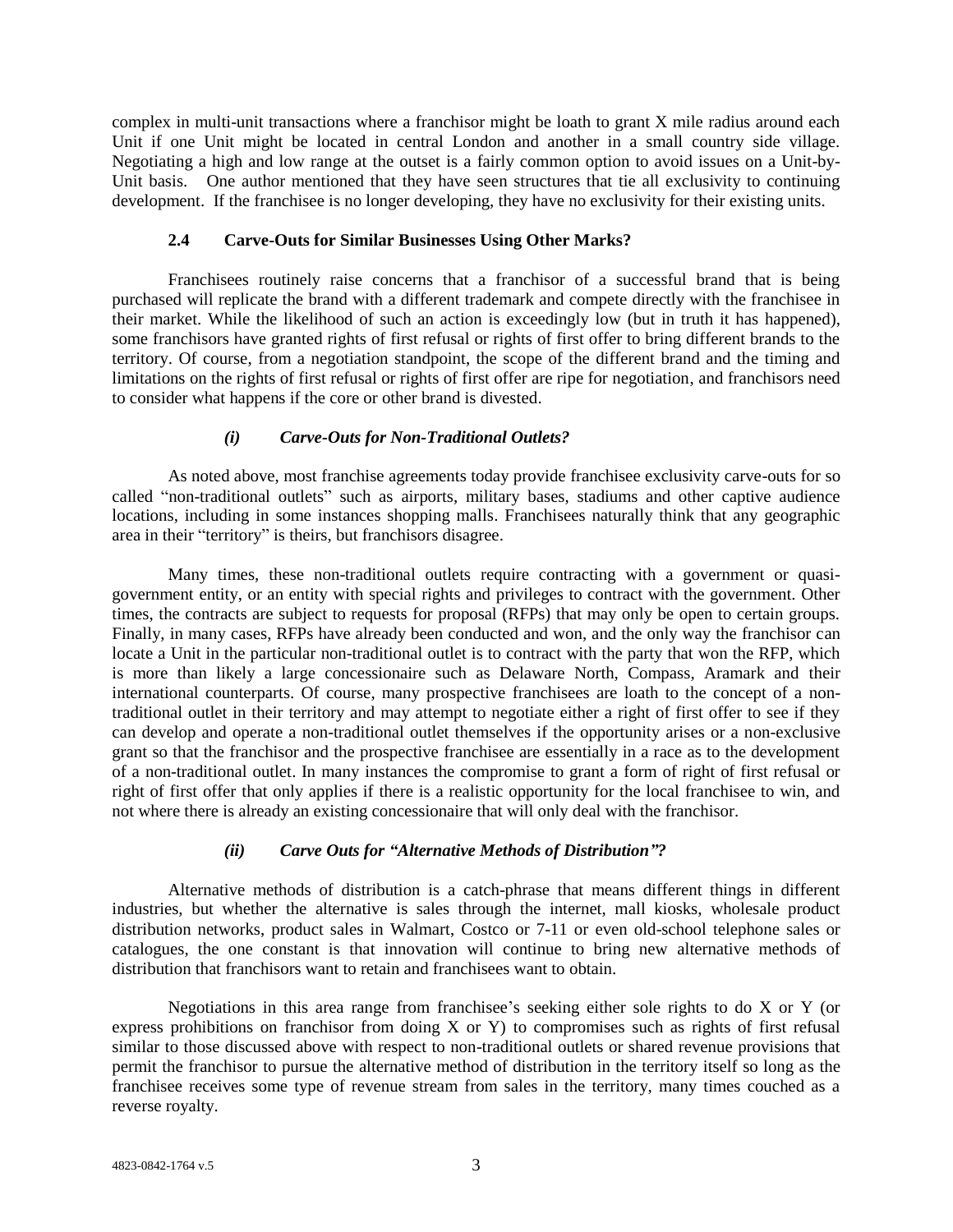### **2.5 Continuing Obligations to Retain Exclusivity?**

It is fairly typical that the franchisor caveats franchisee exclusivity with statements that the exclusivity is subject to the franchisee's continued compliance with the franchise agreement, but in reality the provision is drafted so that the franchisee and all entities and individuals associated with the franchisee in any way must be in strict compliance with all franchise agreements and other agreement that any of them have in place with the franchisor and all entities and individuals associated with the franchisor to maintain the exclusivity. This leads to negotiations relating strict vs. material or substantial compliance and limitations on the parties and/or agreements that must be in compliance, regardless of whether from a practical situation a franchisor could locate a new Unit in the territory within a default period in the underlying franchise agreement.

Some franchisors (particularly those with no grant of exclusivity in the franchise agreement or a significant grant of exclusivity) may supplement their system expansion standards with site clearance procedures, rights of first refusal, minimum performance quotas, impact policies, and so forth. Such additional considerations are also ripe for negotiation, especially in the international context where a franchisor may not have the necessary data and experience to consider appropriate quotas or other triggers.

### **2.6 Rights of First Refusal for Additional Territory?**

Most international franchise agreements clarify that they reserve the right to establish, operate and license others to establish and operate Units, non-traditional locations, alternative methods of distribution located anywhere outside the Territory's physical boundaries, and franchisees of course would like rights of first refusal for neighboring areas, whether a city, region, country or even perhaps a continent.

As with non-traditional locations and alternative methods of distribution as noted above, although definitely not the norm, some franchises will negotiate standstills, rights of first offer and/or rights of first refusal to allow the franchisee to have the first opportunity to develop Units outside their negotiated territory. These rights can be free or paid for separately and can be for a short or longer period of time, but in most instances the franchisee must be in compliance to exercise any such right. These are clear business points, but many times the legal structure is key and subject to much negotiation.

## **2.7 Rights related to Mergers and Acquisition?**

Franchise agreements typically include franchisor-friendly reservations relating to mergers and acquisitions that result in other brands, other owners and other parties coming together and potentially having directly or indirectly competitive operations in the Territory. This is an area of the franchise agreement that is ripe for both abuse by the franchisor and compromise between the parties. In an ideal world for the franchisor, franchise systems can be bought/sold without contractual limitations, but no franchisee would consider it fair that its long-time franchisor could potentially purchase or be purchased by a rival competitor and then have the existing rival brand convert to the same system and compete with the franchisee in the Territory it thought was exclusive. Very few, if any franchisees, would consider it a positive result even if those rival brand stores were now under the same franchisor or parent umbrella as their franchised store. Thus, this is an area where franchise drafting for ultimate flexibility must be weighed against fairness and salability.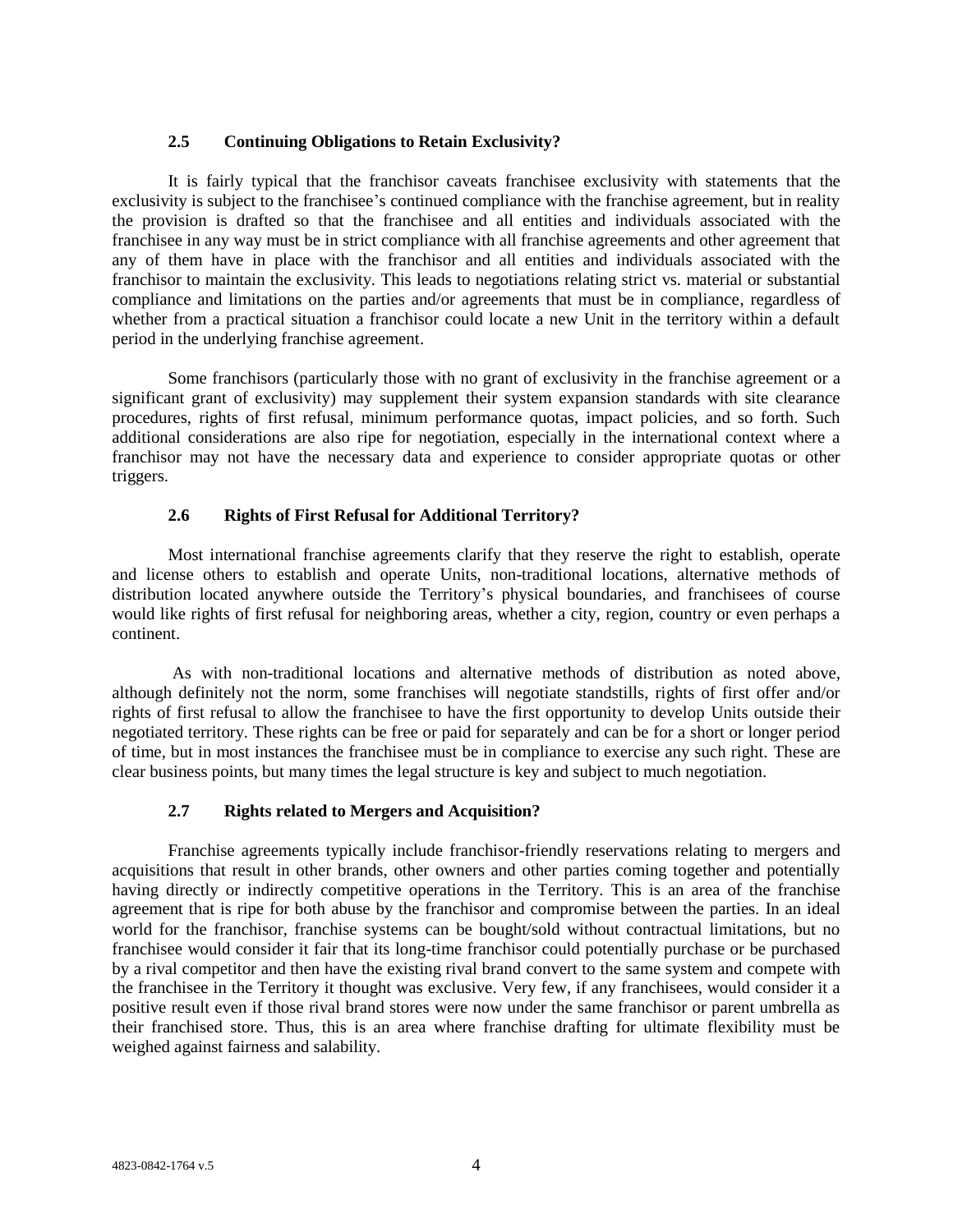#### **3. Withholding Tax Gross Up Provisions**

There are myriad cross-border financial issues that arise in international franchise transactions, and there are no one-size-fits all approaches. However, one issue that is almost always at the forefront of negotiations is the allocating of the burden of paying withholding taxes and addressing currency risks, and there are not that many ways to split the baby in negotiations.

The basics are fairly-straight forward. Each country wants to hold and retain tax revenue from business conducted in their country. In a typical international franchise transaction involving a US franchisor, the franchisor will be paid initial fees and continuing fees for the rights to use the operating system and trademarks, and for certain initial and continuing services, some of which is inarguably occurring in the local country. The two underlying constants are that the money paid by the local franchisee was generated in the local country but will leave the local country to go to the franchisor, who in most cases does not have a place of business or other business in the country to which the home taxing authority can exercise rights. So, the local country makes the local franchisee the local taxing agent for the franchisor, and requires the local franchisee to deduct from the payments it will make to the foreign franchisor an amount equal to the withholding tax rate set in the country and then pay the franchisor the remainder, which results in the franchisor receiving less money than it expected and then having to pay U.S. tax on that reduced amount.

Thus, in practice, foreign withholding taxes subject the foreign franchisor's income from foreign sources to a higher cumulative tax burden than the franchisor pays on its U.S. source income. That is, the amount of tax withheld abroad from foreign source income, plus the U.S. income tax on net foreign source income (with or without the benefit of a foreign tax credit), may exceed the amount of U.S. tax the franchisor would have paid on an identical amount of U.S. source income. Further, a franchisor loses the use of funds that are withheld from its foreign source income between the time the taxes are withheld and the time its U.S. taxes are due.

## **3.1 Gross-Up?**

Experienced franchisors often use two techniques to avoid the distortion that foreign withholding taxes can cause. The first is the so-called "tax gross-up" technique that involves shifting the burden of foreign withholding taxes to foreign franchisees. As noted above, most countries impose their withholding tax on the franchisee as the foreign franchisor's tax agent, who must withhold and pay the tax on its royalty and other obligations before remitting payment to a foreign franchisor. Through the tax gross-up technique, franchisors pass the withholding tax's economic and cash flow burden to their franchisees by requiring that franchisees both pay the withholding tax and pay royalties at the full contract rate.

By way of example, if the royalty due is 100, and the withholding tax rate is 10%, if there were no gross up the franchisee would take out 100 from its bank account, pay 10 to the taxing authority and then pay the remaining 90 to the franchisor. If a full gross up was negotiated into the agreements, if the royalty due is 100, and the withholding tax rate is 10%, then the franchisee would take out +/- 111 from its bank account, pay +/- 11 to the taxing authority and then pay the remaining 100 to the franchisor so that the franchisor gets the full benefit of the original payment.

## **3.2 Full or Partial Gross-Up?**

Since the underlying delta in a withholding tax situation is a financial point and the rate itself can fluctuate in a given country over the length of a franchise agreement, sometimes franchisors and franchisee agree to split the baby, and perhaps agree that there will be a 25%, 50% or even 75% gross up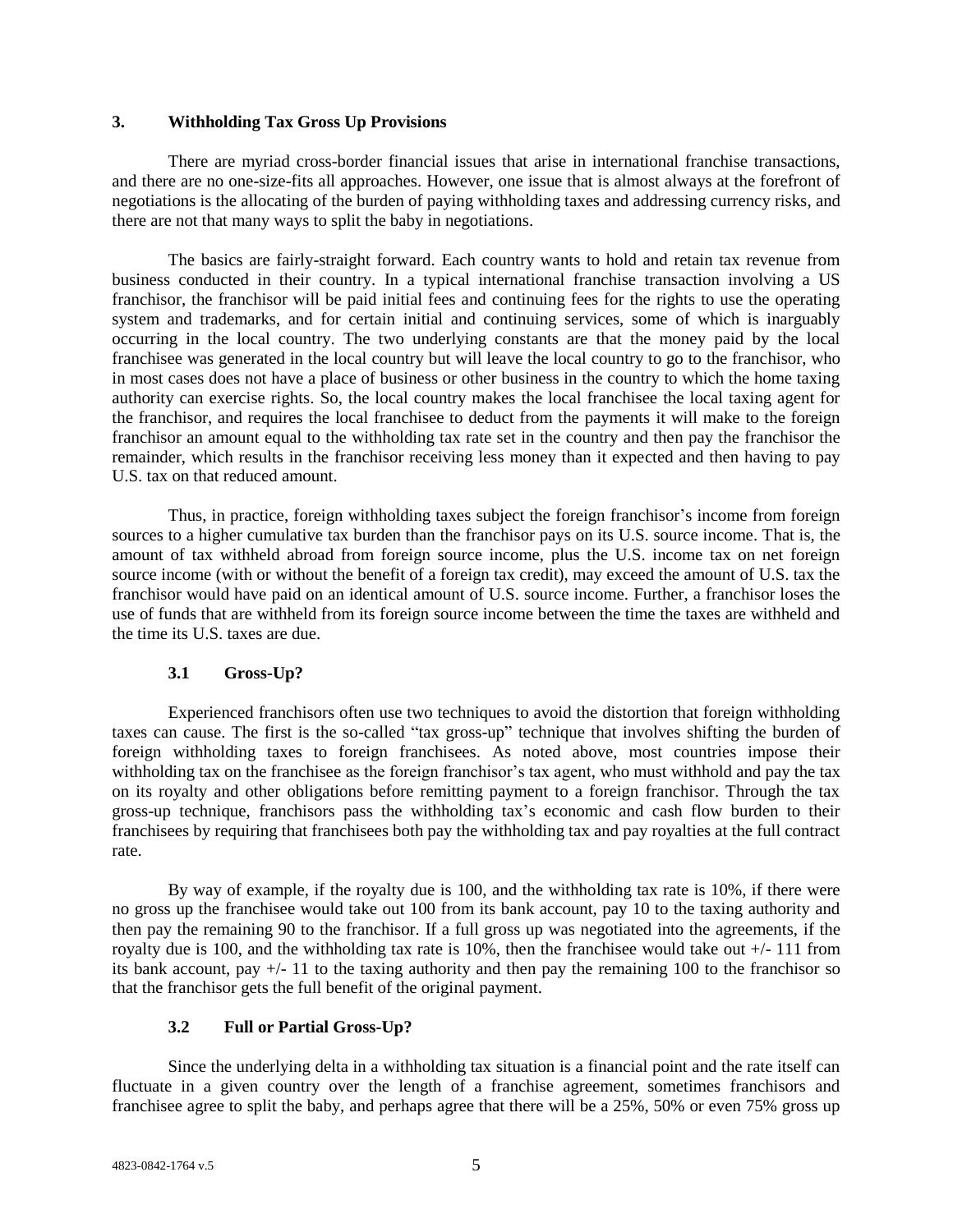as opposed to a 100% gross up. The authors have also seen percentage caps on the gross up to protect against rate increases over the life of the agreement. Again, these are generally business points that the lawyers end up drafting.

### **3.3 U.S. Credit?**

Even if a franchisor failed to consider the withholding tax or was unable to negotiate a gross up, not all is potentially lost. The U.S. tax code is set up so that some U.S. tax payers can take a credit against their U.S. tax burden based on their payment of foreign source taxes such as withholding taxes. The nuances of foreign tax credits and the historical and future changes to the U.S. tax code are outside the scope of this paper, but from a practical negotiation standpoint some franchisors buffer a gross up's financial impact on franchisees by providing that if and when the franchisor receives the benefit of a tax credit against its U.S. income taxes for the withholding taxes a franchisee paid, the franchisor will refund or credit to the franchisee an amount equal to the tax credit the franchisor received. Of course, a franchisor that owes no U.S. income taxes on account of current or accumulated net losses cannot take advantage of foreign tax credits, so its foreign franchisees may ultimately receive no benefit from the tax refund provision in their franchise agreements. Care must be taken when considering tax credit offsets that no specific guarantees are provided, and in all cases, franchisors must consider the time value of money lost if they believe they can take the credit and therefore do not insist on a gross up clause in the franchise agreement. The authors have seen instances of where franchisors who were able to take advantage of a tax credit for many years lost the ability to do so after a merger, acquisition or other investment transaction restructuring their corporate framework.

## **3.4 Currency?**

It is important to remember that international franchise agreements should have payment and currency provisions addressing three principal issues: the currency in which the franchisee must pay its royalties and other fees, the exchange rate and conversion date the franchisee must use to purchase the required currency, and the consequences of a change in local law or government policy concerning the purchase or remittance of the required currency. The authors have seen currency devaluations in Mexico, Indonesia, Argentina and elsewhere cause havoc on transactions, and have also seen both franchisors and franchisees attempt to manipulate currency fluctuations when making or requiring payments under the agreements, especially when there are delinquent payments and there is a wide discrepancy between the conversion rate that was applicable at the time the original payment was due vs. the time with the franchisee was actually going to make the payment. All of these points are ripe for negotiation, with the level of focus in part a product of the history of currency fluctuation and issues in the given country.

## **4. Indemnification Provisions**

Some of the most animated and interesting negotiations on international franchise agreements arise in the context of indemnification provisions. Many international franchisees have an extremely exaggerated picture in their head regarding the frequency and cost of litigation in the U.S., with the McDonald's coffee case and other extreme cases generally coming to the forefront in negotiations. While the prevalence and cost of litigation in the U.S. is outrageous to even the most seasoned U.S. attorneys, when it comes to indemnification U.S. franchisors must combat concerns of such unlikely scenarios as U.S. patrons of company owned Units suing an international franchisee or even U.S. patrons of the international franchised Unit suing the franchisor and international franchisee in the U.S.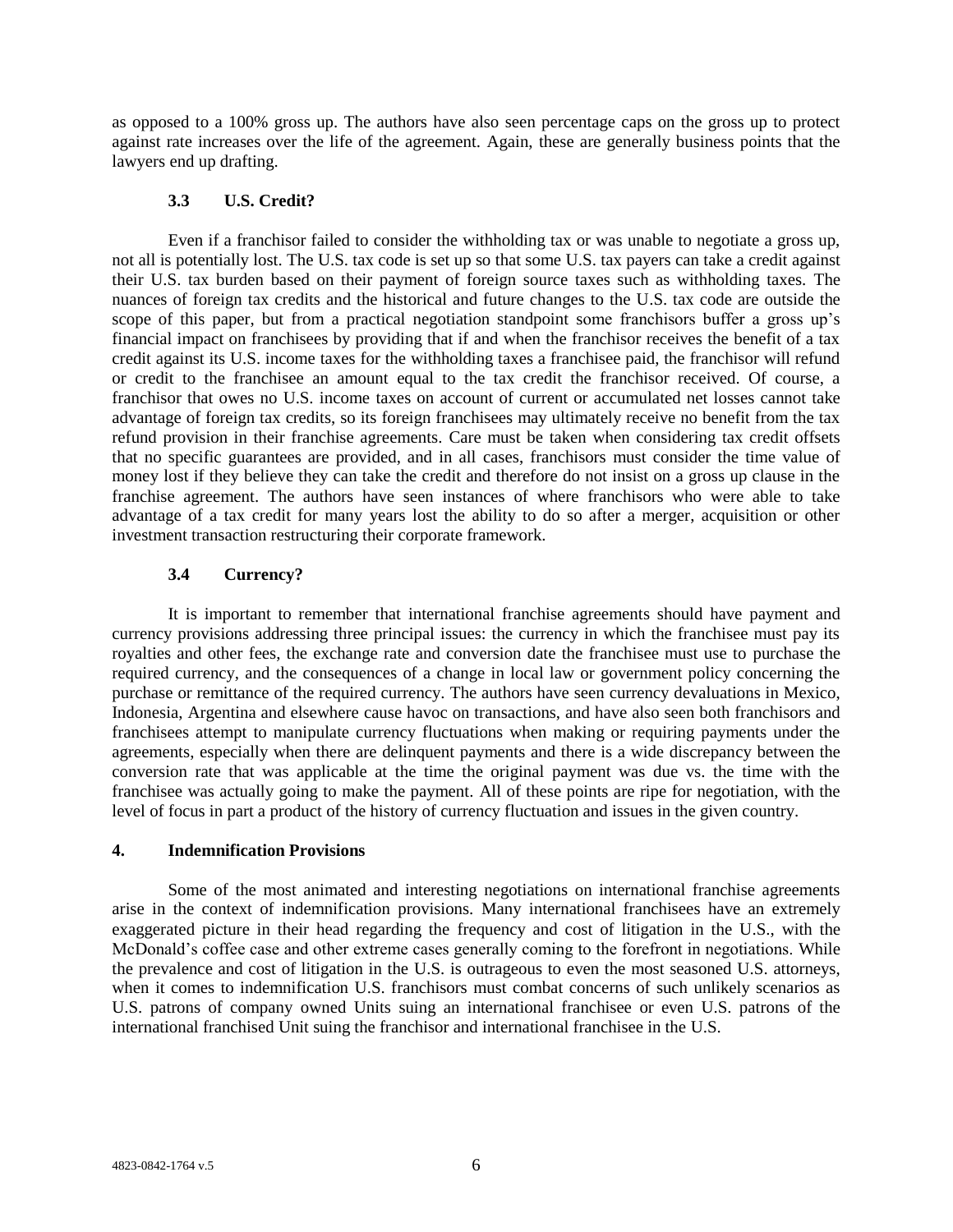#### **4.1 Scope of the Indemnification?**

Most franchise agreements contain broad franchisee indemnifications in favor of the franchisor and all its related parties that cover harm and related costs from the origination of the underlying triggering event (such as a franchisee customer being hurt on the franchisee's premises). The franchisor of course takes the position that the franchisee owns and operates the Unit and that any harm that occurs at the Unit or related to the franchisee's operations is the franchisee's sole responsibility and that the franchisor and all its related parties should be indemnified. However, it is fairly common to receive franchisee-originated negotiated changes limiting the indemnification scope to just the franchisor, or only to matters for which the franchisee was grossly negligent or acted intentionally, or perhaps only to matters where the franchisee is actually liable after any appeal rights are exhausted.

## **4.2 Franchisor's Indemnification of Franchisee?**

The most likely negotiation point to be raised in the franchise agreement is to make the indemnification mutual. Most franchisors reject this point outright, but the authors have certainly seen mutual indemnification provisions. More likely, especially where the franchisor's trademarks are not yet registered or have certain issues attached to them, the franchisor may provide a limited indemnification as to the franchisee's right to use trademarks. Similarly, if the franchisor's system is product-based with a product manufactured by the franchisor, the franchisee may request a limited indemnification related to the use, offer and sale of the product. Franchisors need to take care to consider the scope of, and ideally monetary caps for, any franchisor indemnity to avoid finding oneself under water on the overarching transaction due to indemnity obligations.

### **4.3 Relationship with Insurance?**

In a perfect world, all matters that might be covered by indemnification are covered by insurance and neither party comes out of pocket beyond a reasonable deductible, but that does not mean that a typical request that indemnification only applies where insurance applies is a reasonable or practical negotiation point for a franchisor to consider, even though it is often brought up as a limitation on the franchisee's indemnification obligations.

## **4.5 Who Controls Litigation/Has Settlement Authority?**

The core issue of who decides when to settle and for how much is at the heart of all indemnification negotiations. The franchisor always wants to be able to control settlement when it is part of a matter than is covered by indemnification, and the franchisee always envisions the franchisor making bad deals with their money. In some instances, the franchisor considers itself more business savvy and experienced in connection with litigation, but in other instances the franchisor may be comfortable with deferring to a franchisee that may be larger, more experienced and wealthier than the franchisor. Ultimately, the worst general solution is a mutual agreement provision because there is no perfect deadlock solution, but in lieu of mutual agreement provisions the authors have seen compromises that allow the franchisor to settle without franchisee consent up to a certain dollar amount or with respect to matters that relate to the marks or trade secrets, and then requires mutual agreement with some form of deadlock solution if the settlement is over a certain dollar figure after application of any available insurance.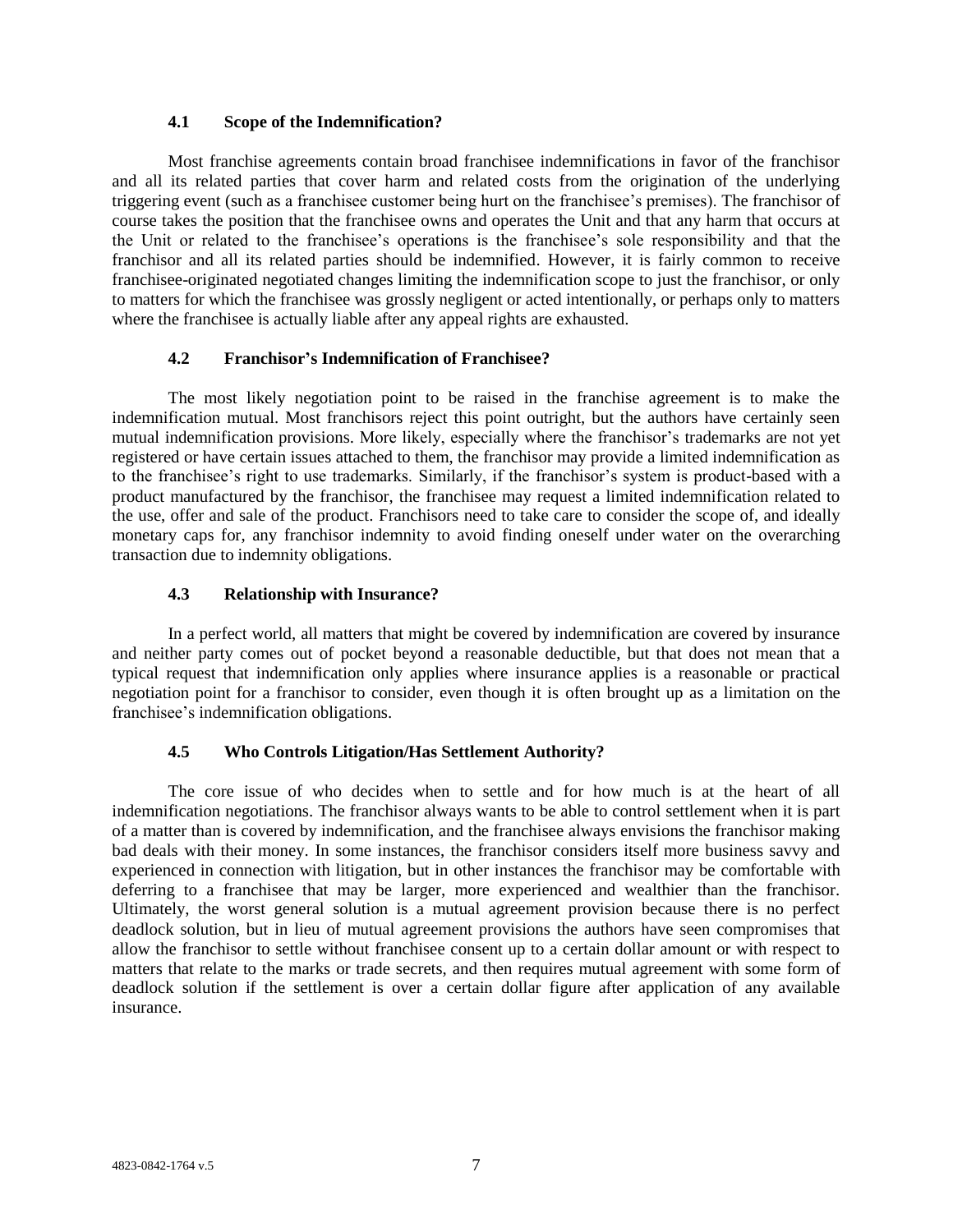### **4.6 Mitigation of Damages?**

Franchise agreements typically have statements that the franchisor or other party for which indemnification is owed does not have an obligation to mitigate damages. This is mainly because any insertion of a mitigation requirement is ripe for dispute.

## **4.7 Comparative Negligence?**

One of the more common indemnification negotiation points is the concept of comparative negligence. The concept is fairly simple, but the drafting can be complex. In a perfect indemnification world, the franchisor has no blame and is fully covered. However, in the real world, the franchisor may have some blame, and a court or arbitration might find the franchisor to be X% to blame for the underlying harm. Should that blame be ignored when it comes to indemnification, or should that negate the franchisor's right to indemnification? One compromise is a comparative negligence provision that would ideally state that the franchisor is covered from the outset of the matter, BUT if a court or arbitrator with jurisdiction over the underlying matter ultimately finds that the franchise was X% at fault and the franchisor was Y% at fault, then franchisor's indemnification coverage from franchisee would be reduced by that Y% so that the franchisor bears its own burden for the underlying action.

## **5. Default and Termination Provisions**

Almost all international franchise agreements contain fairly detailed one-sided default and termination provisions. Some are more onerous than others, but the intent is clear -- the franchisee is on a short leash, and there are certain types of defaults that are so vile that if they occur there is no ability to cure or rehabilitate the relationship. In some franchise agreements, there may be a laundry list of upwards of 15 or 20 non-curable defaults, with others that might permit only a 10 to 30-day cure. Given that larger international franchise transactions can require tens or even hundreds of millions of dollars of capital and generate similar millions of dollars in revenue, franchisees are generally unlikely to take a franchisor's word that the franchisor will not act maliciously or arbitrarily when considering default and termination provisions.

Below are some of the key default and termination provisions that are routinely negotiated:

## **5.1 Franchisor Default Provisions?**

Similar to the indemnification provision noted above, many franchisees will start with the premise that the default and cure periods should be mutual and mirrored. It is exceedingly rare that a franchisor agrees to such a negotiated change. Instead, it is more common that a generic franchisor default provision is added that provides for a comfortable (90 to 180 days?) cure period and perhaps even a right to resort to a form of "declaratory judgment" action before termination might actually be permitted. This in some ways gels with the tenets of civil law training franchisee attorneys who find it unimaginable that there is no franchisor default provision in the franchise agreement.

# **5.2 Who can Cause the Default?**

The more sophisticated the franchisee, the more likely negotiations arise as to whether the franchisee must be the cause of the default vs. a rouge director, officer or one of perhaps thousands of employees. Franchisors of course care less about the source of the harm, and more about the harm itself, but franchisees want to make sure that the errant actions of a Unit-level employee or even a rouge officer does not result in an overarching termination of the transaction and loss of the investment. One compromise that the authors have seen is a provision that states that if the specific act, error or omission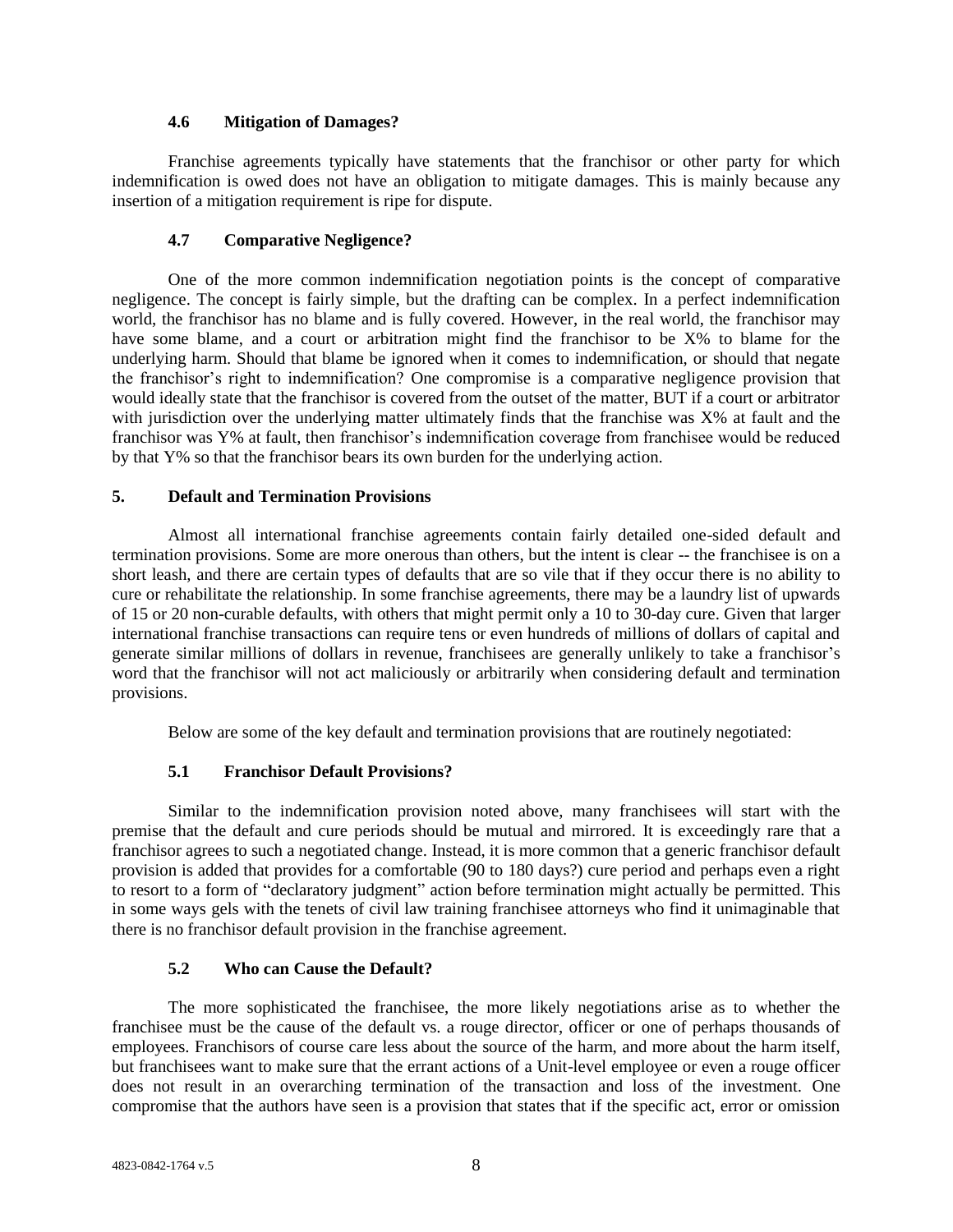of default can be traced to an individual (generally not the controlling owner) and that person is timely removed then a cure is possible.

## **5.3 What are the Cure Periods?**

Most franchise agreements provide for both a list of defaults that cannot be cured because either the "cat is out of the bag" in terms of harm or the harm and underlying act, error or omission is so egregious to make the relationship irreparable and then a list of defaults that can be cured along with a specific cure period. Many franchisees first want to add a cure period to each non-curable default. This creates issues because in many cases there is no legitimate cure. Many franchisees also want to increase the cure period for curable default. By way of example, most franchisor agreements will have a cure period of approximately 30 days for curable defaults (except perhaps for monetary defaults that might be 10 or 15 days and defaults that may cause harm to persons or property that might be 48 hours), and it is fairly common to see the franchisee double the cure period only to have the franchisor cut that doubling in half as a compromise. Care must of course be given to avoid using too broad a brush to revise all defaults when a more refined focus on one or two defaults that might be of most concern can be done.

### **5.4 Are there Cross Defaults?**

The greater the size of the deal in terms of Units, the greater the concern arises for franchisees regarding cross defaults. Every franchisor has listened to a franchisee doomsday scenario where one low level employee causes a default under one agreement that is then used in a predatory manner to cross default and terminate a master franchise or development agreement and over 100 or more franchise agreements. At the same time, every experienced franchisee has listened to the franchisor state first that they would never act in such a predatory manner and then state that the franchisor should not have to continue with a relationship with a habitual offender. Compromises normally include splitting apart master and development rights from franchise rights when it comes to cross defaults, or perhaps providing 1, 2 or even 3 bites at the apple in transactions with multiple Units so that one or perhaps two slips does not jeopardize the franchisee's entire business, but the franchisor still has cross default rights if the franchisee becomes a habitual offender.

## **5.5 Does the Franchisee have a Unilateral Right to Terminate?**

Most international franchise agreements lock in the franchisee to develop a specific number of Units or to operate the Units for the full initial term. However, some franchisees will attempt to secure the right to stop development for any reason or perhaps if they are losing money on their open Units and avoid any type of penalty or other repercussions. Some will request the right to cease development of new Units with the sole remedy being the franchisor's right to retain any prior development fees that were paid for unrealized Units.

At the Unit level, Franchisees may seek the right to close Units if they promptly replace them, or perhaps the right to close underperforming locations so long as they can prove up their losses and properly terminate.

## **5.6 Are there any Special Termination Rights?**

Master franchise agreements create special issues in the default and termination area. Most franchisors use a master franchise program because they loath the idea of having multiple franchisees in each international market, but in most instances the franchisor would likely inherit the existing subfranchisees if the master was terminated for cause. The authors have seen master franchise agreements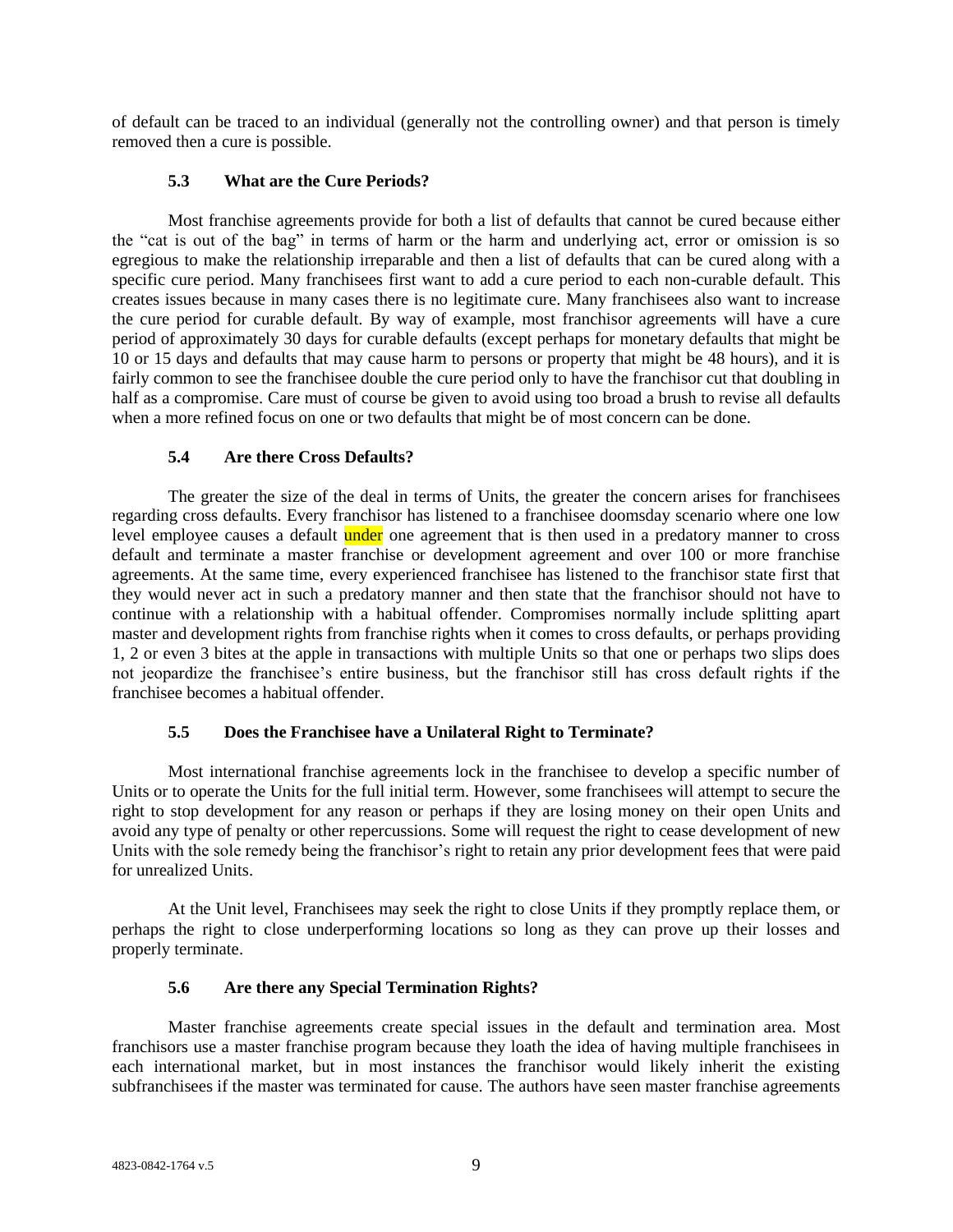negotiated in a manner that the master must provide in each subfranchise agreement that it will terminate at the franchisor's election if the master franchise agreement is terminated.

While the various negotiation points that arise in transfer provisions are not covered here, the authors are increasingly seeing international transactions where a franchisee is a part of a multi-billion dollar company and the parties reach an impasse on transfer restrictions where the larger company wants to sell its entire business or perhaps an entire line of business and is incredulous that the franchisor believes it should have pre-transfer approval rights when perhaps the franchise is only a small fraction of the franchisee's larger transaction. While again a compromise that neither side really loves, the authors have seen provisions negotiated where such an overarching transaction would be permitted to occur without franchisor consent, but the franchisor would have the right to receive notice of the transfer, access to the new controlling parties and then a right within a reasonable time after the transfer to ratify the transfer (if the new party is not objectionable), terminate the franchise (if the new party was so objectionable as to make continuing infeasible) or even purchase all the Units (normally in preparation for a refranchising transaction) at an agreed price.

## **5.7 Liquidated Damages and Lost Profits?**

As noted above, most international franchise agreements lock in the franchisee to develop a specific number of Units or to operate the Units for the full initial term, and the underlying deterrent and enforcement mechanism is either an express liquidated damages provision or an express or inferred lost profits right.

Liquidated damages provisions (penal clauses in some jurisdictions) are the most common approach, but their use in standard form franchise agreements and the manner in which they may be negotiated varies widely. Franchisors may include liquidated damages clauses for franchisee abandonment and all manner of terminations, or perhaps only for breaches related to transfers, confidentiality or noncompetition. Others may focus liquidated damages on post-term harm such as carrying over, or post-term noncompetition. While the scope of the liquidated damages provision is certainly ripe for negotiation, even more so is the amount and calculation, and whether it is a sole remedy or one possible remedy.

Negotiations over lost profit damages rights generally focus on whether lost profit damages are expressly provided for, or expressly waived. Some franchisors attempt to draft one-sided or narrower damages waivers so as to leave the door open for lost profits damages as some form of compensatory, direct or general damages available under the chosen governing law. Ultimately, the concepts are intertwined in the negotiation of agreements and available remedies for breach.

#### **5.8 Any Special Post-Termination Buyout Restrictions?**

Franchisors generally include language in their franchise agreements that franchisors can take assignment of leases and buy Units or related assets upon expiration/non-renewal or earlier termination for cause, but franchisees may own their properties and not want to be forced to sell, or they may be mall developers putting locations in their malls and not want to assign leases. Sometimes the franchisee will argue that they will not be required to sell real estate, assign leases or sell other assets if the end of the relationship occurs because or expiration or non-renewal at the franchisor's election. Or the franchisee negotiates a premium on the pricing for these items if purchased at expiration or non-renewal.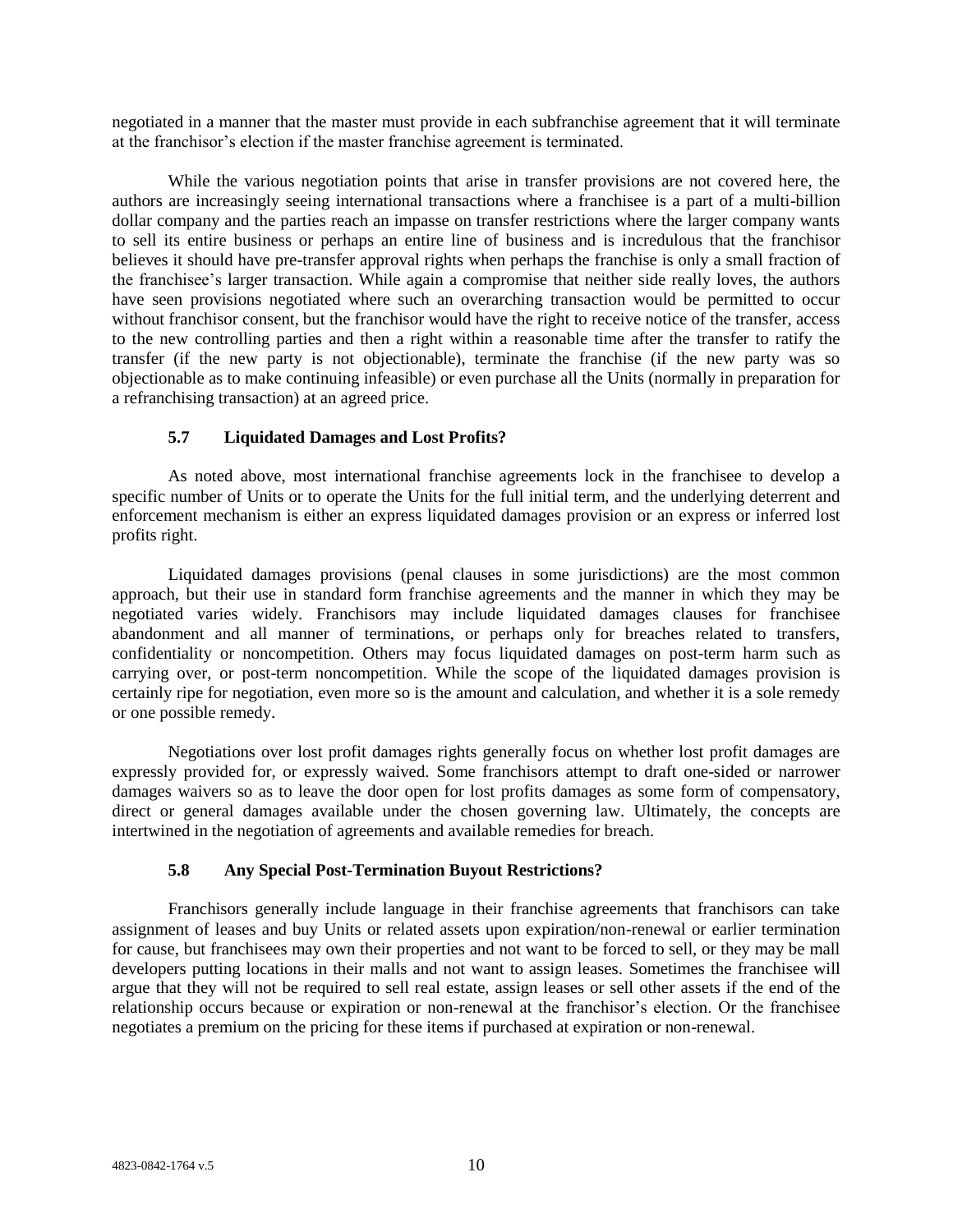### **6. Guaranty/Corporate or Personal Undertakings**

International franchise transactions tend to be larger size and dollar figure transactions with more sophisticated and well-heeled franchisees. The more sophisticated the franchisee prospect, the more likely that the entity that will be proposed to be the franchisee entity will be newly-formed and lightly capitalized, which leads to the franchisor requesting some form of additional security both for peace of mind and for deterrent factors.

Historically, franchisors sought full personal guarantees from some or all of the franchisees direct and indirect owners. This is still very common as an initial request and is still frequently provided when the franchisee is a family-owned or closely-held company, but there are many times franchisees that are public companies or large conglomerates find full personal guarantees to be untenable. Below are some of the key areas of negotiation.

## **6.1 Personal Guarantees and Undertaking/Corporate Guarantees?**

As noted above, many franchisors start with the premise that all direct and indirect individual owners of the franchisee (and their spouses) will sign a personal guarantee and perhaps also a separate undertaking related to key legal provisions such as confidentiality, non-competition, transfer, indemnification and dispute resolution. However, since as noted many times the need for the guarantee is based on the use of a newly formed, bespoke franchisee entity, there are many times a corporate parent or holding company that has been in existence for a longer period, has established businesses and related revenues, and in some instances audited financial statements. Some franchisors navigate the security issue by requiring/relying on corporate guarantees, but care must be given to perform the necessary due diligence to understand the corporate structure so that the corporate guarantees are not provided by equally weak corporate entities.

As to the personal guarantees and undertakings themselves, many franchisees balk and compromises occur after study of the franchisee's ownership, leadership, structure, assets and cash-onhand, such as the following:

- Personal guarantees are only required of the controlling owner or of any owner who directly or indirectly holds more than X% of the franchisee and all others sign an undertaking regarding confidentiality, non-competition, transfer, indemnification and dispute resolution.
- Spouses are not required to sign personal guarantees but may be required to sign an undertaking that they will not cause or permit any type of fraudulent transfer designed to circumvent the personal guarantee.
- Personal guarantees are limited to accrued fees only.
- Personal guarantees are limited to a specific dollar figure.
- Personal guarantees are several such that an owner is limited to the percentage of their ownership.
- Personal guarantees will burn off after a period of time if no default occurs.
- In lieu of personal guarantees, all individuals must sign an undertaking of the type described above.
- Personal guarantees are available if the franchisee itself cannot pay or perform.

# **6.2 Letters of Credit/Bank Guarantees/Deposits?**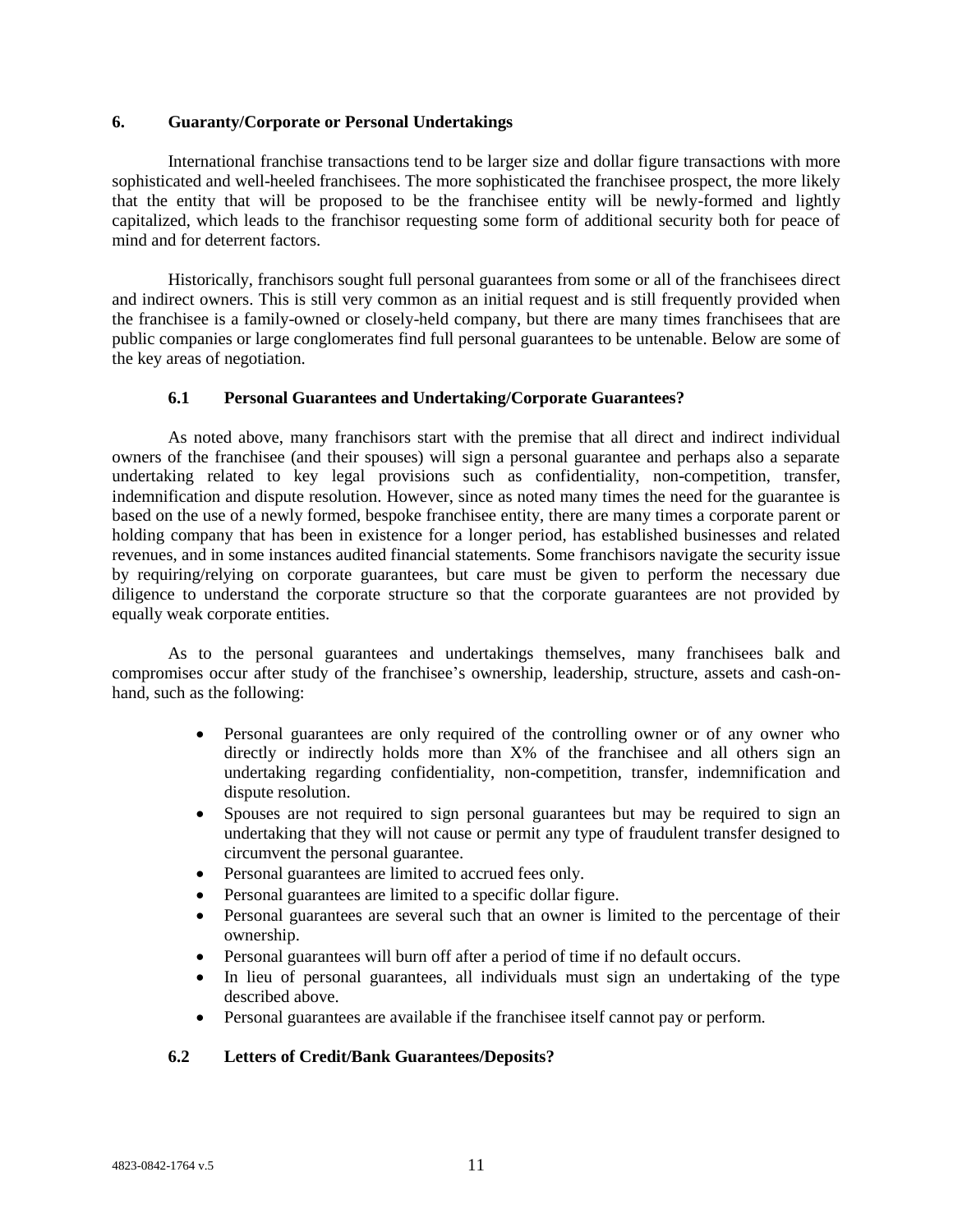While perhaps not as common as 10 to 15 years ago, another way franchisors can guarantee payment and other contractual obligations (e.g., for instance a requirement that the franchisee not register the agreement as an agency agreement) is to require a letter of credit or bank guaranty throughout the term of the franchise agreement. A letter of credit or bank guaranty can also be used in lieu of a personal guaranty where the franchisor's ability to enforce the guaranty is dubious.

A letter of credit or bank guaranty permits a franchisor to take specific action – that is, draw down on the letter of credit – without having to pursue formal litigation or other dispute resolution activities. In some instances, a letter of credit is tied to liquidated damages amounts for specific breaches that might not otherwise lend themselves to quantifiable damages, including breaches of confidentiality, non-competition, transfer and non-solicitation provisions as well as premature termination/lost profit damages or improper post-termination operations.

The core initial negotiation point is of course whether a Letter of Credit or Bank Guarantee will be made available by the franchisee. In our experience, large international franchisees that have some type of product-based operation are used to Letters of Credit and are OK with them. Franchisees that perhaps don't have much international experience or have always been more focused on service or brand based business will be very resistant to Letters of Credit or Bank Guarantees.

If the parties agree to the use of a Letter of Credit or Bank Guarantee, then some of the key negotiation points that arise when negotiating an Irrevocable Letter of Credit or Bank Guarantee include the following:

- Which banks will be used?
- What is the amount of the Letter of Credit or Bank Guarantee? Does the amount change over the life of the relationship?
- What types of defaults can trigger a draw on the Letter of Credit, and what are the relevant cure rights?
- Must a separate notice and demand regarding the Letter of Credit be made with separate cure rights?
- What proof must the franchisor present regarding amounts due?
- What are the penalties for failure to obtain or maintain the Letter of Credit?
- Whether a Letter of Credit is required at the outset of the relationship or is instead an option for the franchisor to demand upon repeated default?
- As to a deposit, does the franchisor hold the amount itself or through a third party "escrow agent"? Who benefits from the interest?

## **6.3 Cash-on-Hand/Net Worth Covenants?**

Borrowed from banking and loan covenants, some franchisors will negotiate cash-on-hand or net worth covenants that are normally used to stave off application of personal guarantees or letters of credit. By way of example, a franchisor might agree that so long as the franchisee entity maintains X amount of cash on hand or Y net worth, then the personal guarantees will be tolled. Care must of course be given to ensuring that the franchisee has specific reporting requirements (in an accounting standard that can be verified apples to apples) and that the franchisor be vigilant in requesting appropriate verifications from time to time.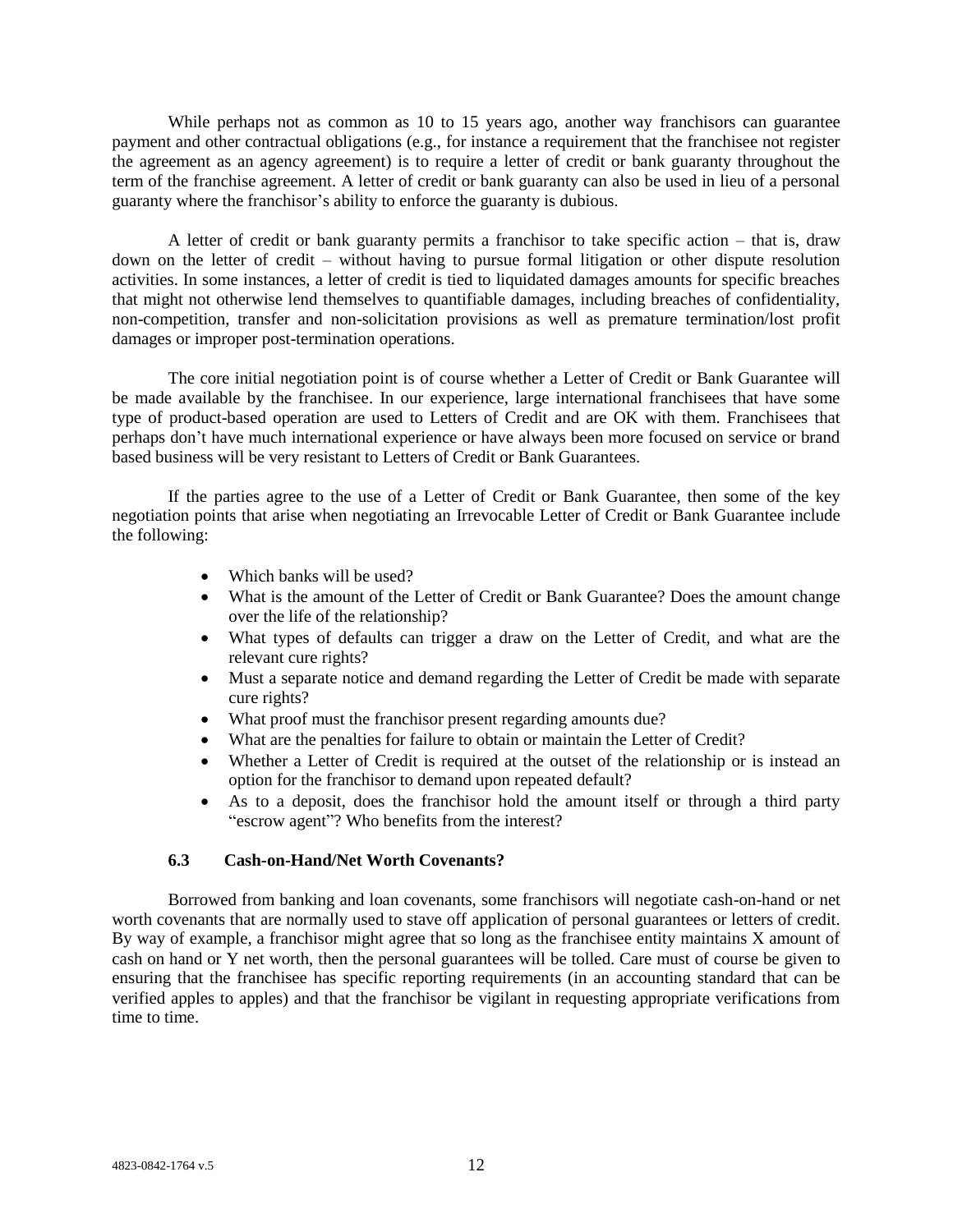#### **Biographies**

**Jay Huh** Little Caesar Enterprises, Inc. Detroit, Michigan, USA

Jay Huh is Assistant General Counsel, International for Little Caesar Enterprises, Inc. in Detroit, Michigan, USA. He is responsible for all international legal affairs for Little Caesars, including franchising, development, transactional, regulatory, intellectual property, supply chain and compliance matters. He also is responsible for all technology and data privacy legal matters for Little Caesars. Prior to joining Little Caesars, he was an attorney in the emerging companies, venture capital and technology transactions practices in the Silicon Valley office of an international law firm. Jay has a B.A. from Wheaton College and a J.D. from UCLA School of Law.

**Robert A. Lauer** Haynes and Boone, LLP Austin, Texas **Session Chair** 

Robert A. Lauer is a Partner in the Austin office of Haynes and Boone, LLP, and a member of the firm's Franchise and Distribution Practice Group. Mr. Lauer's practice focuses on all aspects of domestic and international franchise transactions. Mr. Lauer was named to Chambers, Global Franchising, Band 3, 2011, Band 4, 2012 and Band 3, 2013 to 2019; Chambers USA, Franchising (Nationwide), Up and Coming, 2012 and Band 4, 2013 to 2018; the International Who's Who of Franchise Lawyers, Law Business Research, 2010 through 2019; The Best Lawyers in America® for Franchise Law in 2008 through 2019; and a "Texas Rising Star" by Law & Politics Magazine and Texas Monthly for 2005 and 2007 through 2012. He is a member of the ABA Forum on Franchising's Governing Committee through August 2022 and current officer of the International Bar Association's International Franchising Committee through 2020. Mr. Lauer is a 1997 cum laude graduate of the St. Mary's University School of Law where he served as an Associate Editor of the St. Mary's Law Journal, and a 1994 graduate of Trinity University in San Antonio, Texas.

#### **Graeme Payne**

Bird & Bird LLP London, England

Graeme is a partner in Bird & Bird's international Franchising, Licensing & Multi-Channel Strategies Team, based in London. Graeme's practice focuses on the retail, leisure, food & beverage, services and healthcare sectors. He is retained as counsel by a number of leading and up and coming brands in these sectors. He has particular expertise in advising businesses on the use of franchising as a tool for strategic growth and expansion. In addition to advising on appropriate multi-channel expansion strategies, Graeme advises on intellectual property ownership, protection and exploitation structures, technology transfer licensing and general commercial contracts including agency, distribution, wholesale, supply, confidentiality and know-how agreements together with domestic and international terms and conditions of sale. Graeme's clients range from individual entrepreneurs, early-stage ventures and SMEs to multinationals. He has particular experience in assisting businesses expand into new markets including India, the Middle East, the Far East, South East Asia, Russia and South America. Graeme has written numerous articles for "Franchise World", and has spoken at a number of national and international franchise seminars/retail seminars and British Franchise Association conferences and workshops. Graeme has contributed to a number of text books including: "Alternative Corporate Re-engineering – Building Businesses Through Third Party Relationships and Expansion Into New Markets"; "How to Franchise a